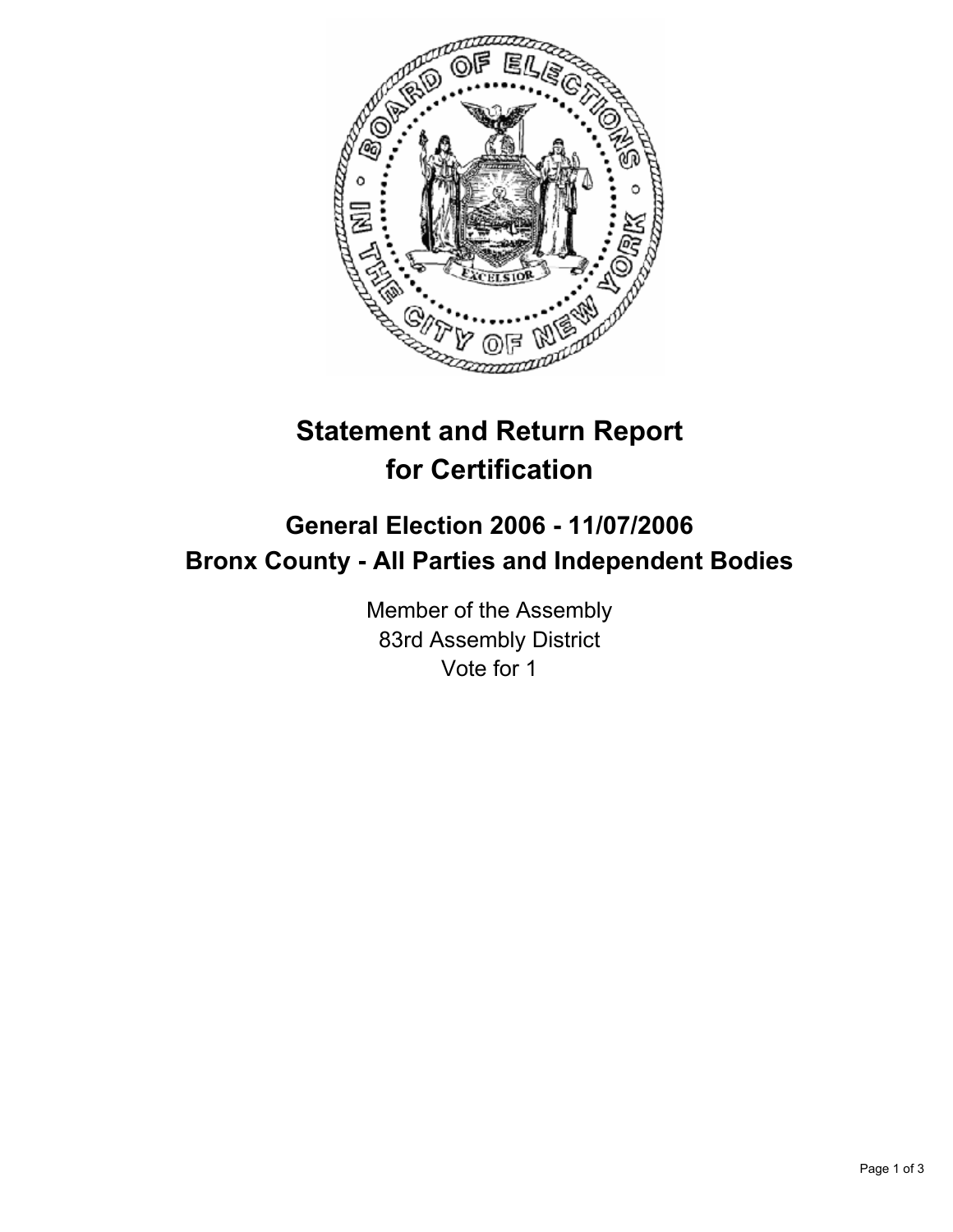

### **Assembly District 83**

| <b>PUBLIC COUNTER</b>             | 17,871 |
|-----------------------------------|--------|
| <b>EMERGENCY</b>                  | 36     |
| ABSENTEE/MILITARY                 | 366    |
| <b>AFFIDAVIT</b>                  | 485    |
| <b>Total Ballots</b>              | 18,807 |
| WILLIE BOWMAN (REPUBLICAN)        | 591    |
| CARL E HEASTIE (DEMOCRATIC)       | 13,569 |
| WILLIE BOWMAN (CONSERVATIVE)      | 150    |
| CARL E HEASTIE (WORKING FAMILIES) | 544    |
| TREVOR ARCHER (GREEN)             | 146    |
| <b>Total Votes</b>                | 15,000 |
| Unrecorded                        | 3.807  |